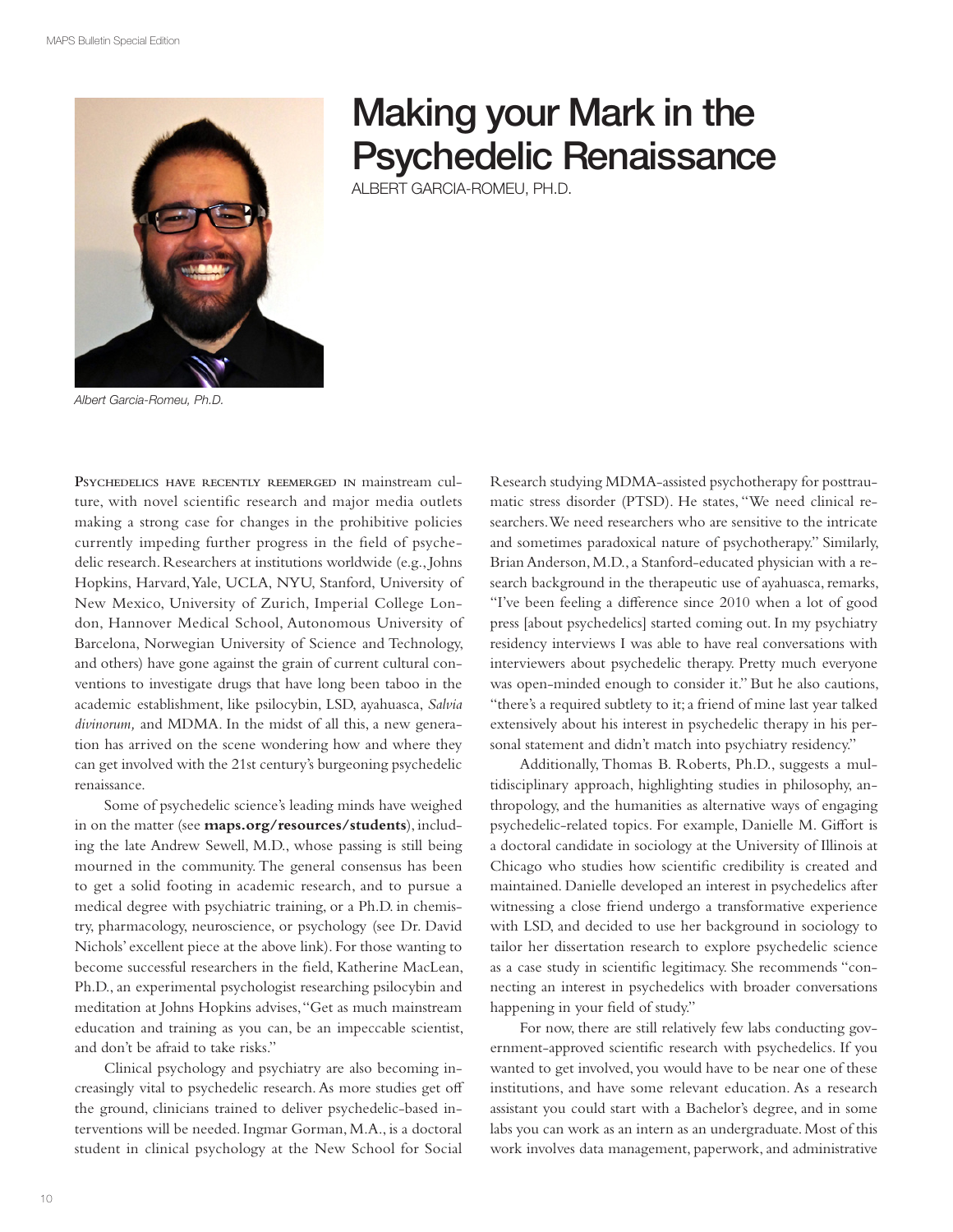tasks. With some graduate education you could become a research scientist (Master's or Ph.D.) or postdoctoral fellow (Ph.D. or M.D.) who assists in conducting studies, analyzing data, and writing manuscripts. A final step above this would be starting your own line of research with psychedelics as a Principal Investigator, for which you'll have to be well-established with an M.D. or Ph.D., be at an institution that will approve your work, and have ample publications and expertise in an area related to

the research. As you can see, this is not a summer project and requires many years of schooling and hard work regardless of your field of expertise.

Of course, not everyone is so keen on higher education. This does have some logic to it, since even if you were to get a Ph.D. or an M.D., there are no guarantees you would be able to work specifically with

psychedelics. Funding and institutional support to conduct such research is scarce for now, with the majority of financial support coming from private non-profit organizations such as Heffter Research Institute, the Beckley Foundation, the Council on Spiritual Practices, and MAPS. As the work progresses we are hopeful the tide will turn to make the research easier to conduct. For now, there are still a number of ways to get involved that don't necessarily require an advanced degree.

Many organizations do psychedelic-related work outside a laboratory setting. Harm reduction is a particularly important area where groups like the Zendo Project and DanceSafe offer invaluable services to promote safety within the psychedelic community. The Zendo Project provides onsite compassionate care for individuals having challenging psychedelic experiences at festivals such as Burning Man and Boom. DanceSafe provides drug education at raves, nightclubs, and other dance events, including onsite adulterant testing, and currently has more than 10 local chapters across North America. Besides the festival and club scene, groups like MAPS and others (**maps. org/resources/links**) provide excellent outlets for contributing to the cause.

I would like to offer these basic principles as pointers that may be applied no matter what path you take:

*Keeping up-to-date with current !ndings can make you a powerful voice of reason in the debate around the relative harms and merits of psychedelics.*

*Educate yourself.* If this is an active area of interest for you, stay in the know. Thanks to the Internet this is easier than ever before (e.g., Google Scholar can be set to automatically notify you of new publications on any subject). Keeping up-to-date with current findings can make you a powerful voice of reason in the debate around the

relative harms and merits of psychedelics. For instance, a recent large-scale study found that psychedelic use predicted decreased rates of repeat incarceration for drug-related offenders on parole (Hendricks, *et al.,* 2014). Another found in a random sample of American adults that psychedelic use was associated with lower rates of mental illness (Krebs & Johansen, 2013). Rather than being simply pro-psychedelic, it helps to have a handle on the facts.

*Understand the opposition.* Many of your friends may think psychedelics are great, but it's important to realize a large portion of the population believe these drugs to be universally harmful. This is often attributable to misinformation and/or misunderstanding, but it's absolutely true that in some cases psychedelic use has led to harm and even death, so it's important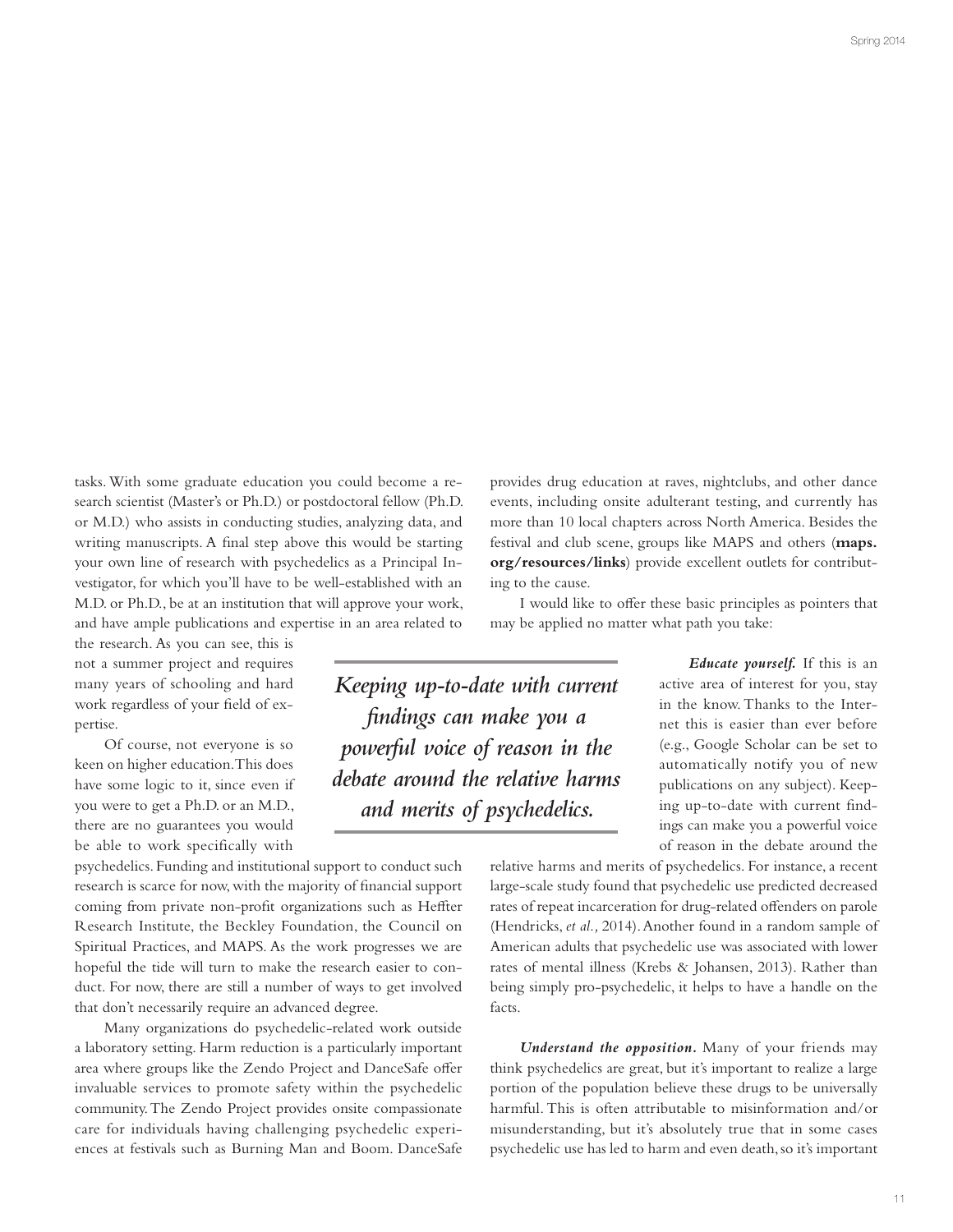

Some members of the Johns Hopkins University School of Medicine psilocybin research team. From left to right: Matthew W. Johnson, Ph.D., Associate Professor; Albert Garcia-Romeu, Ph.D., Postdoctoral Fellow; Mary P. Cosimano, M.S.W., Guide and Senior Research Program Coordinator; Margaret A. Klinedinst, B.S., Senior Research Program Supervisor; and Roland R. Griffiths, Ph.D., Professor. Photo credit: August F. Holtyn, Ph.D.

not to dismiss people outright if they aren't 100% in support of psychedelics. As much as you can, try to engage in a meaningful dialogue, and keep an open mind. As representatives of an unconventional perspective, it helps to be diplomatic. In the same vein, it's key to know your audience. If you find yourself in a situation where you'll be speaking about psychedelics, feel out who is present. You don't want to step into a room full of law enforcement and start talking about how horrible the police are, and you generally don't want to show up at a scientific conference and start talking about "tripping." Furthermore, those with previous personal experience with psychedelics may choose to refrain from discussing it, as it can detract from the credibility of their professional work with psychedelics, potentially creating barriers to employment and funding. Thus, it helps to be aware of people's leanings, to appeal to their sympathies, and to speak in a language they can understand and hopefully get behind. This can make your message more palatable, and keep people from going on the defensive before they get the chance to consider your perspective.

*Reach out.* Finding allies is imperative. This can consist of networking at conferences, workshops, and other events (which is partly how I got my job), as well as emailing or otherwise introducing yourself to people who work in areas of mutual interest. Once your name is out there, you have a much better chance of getting your foot in the door. Also valuable is finding a mentor who can show you the ropes in a given area. During my graduate education, teachers like Jim Fadiman, Ph.D., and Charles T. Tart, Ph.D., were instrumental in my development, and now as a postdoctoral fellow, working with Matthew W. Johnson, Ph.D., and Roland R. Griffiths, Ph.D., has greatly contributed to my skills as a critical thinker, scientist, and writer.

*Be creative, and persistent.* There's more than one way to get where you're going. If you are passionate about a particular subject, there is almost certainly a way to make that part of your life. It might not be obvious, and may take a good bit of trial and error, but ultimately creativity and persistence are key. Amber Lyon, an Emmy-award winning writer, filmmaker, and